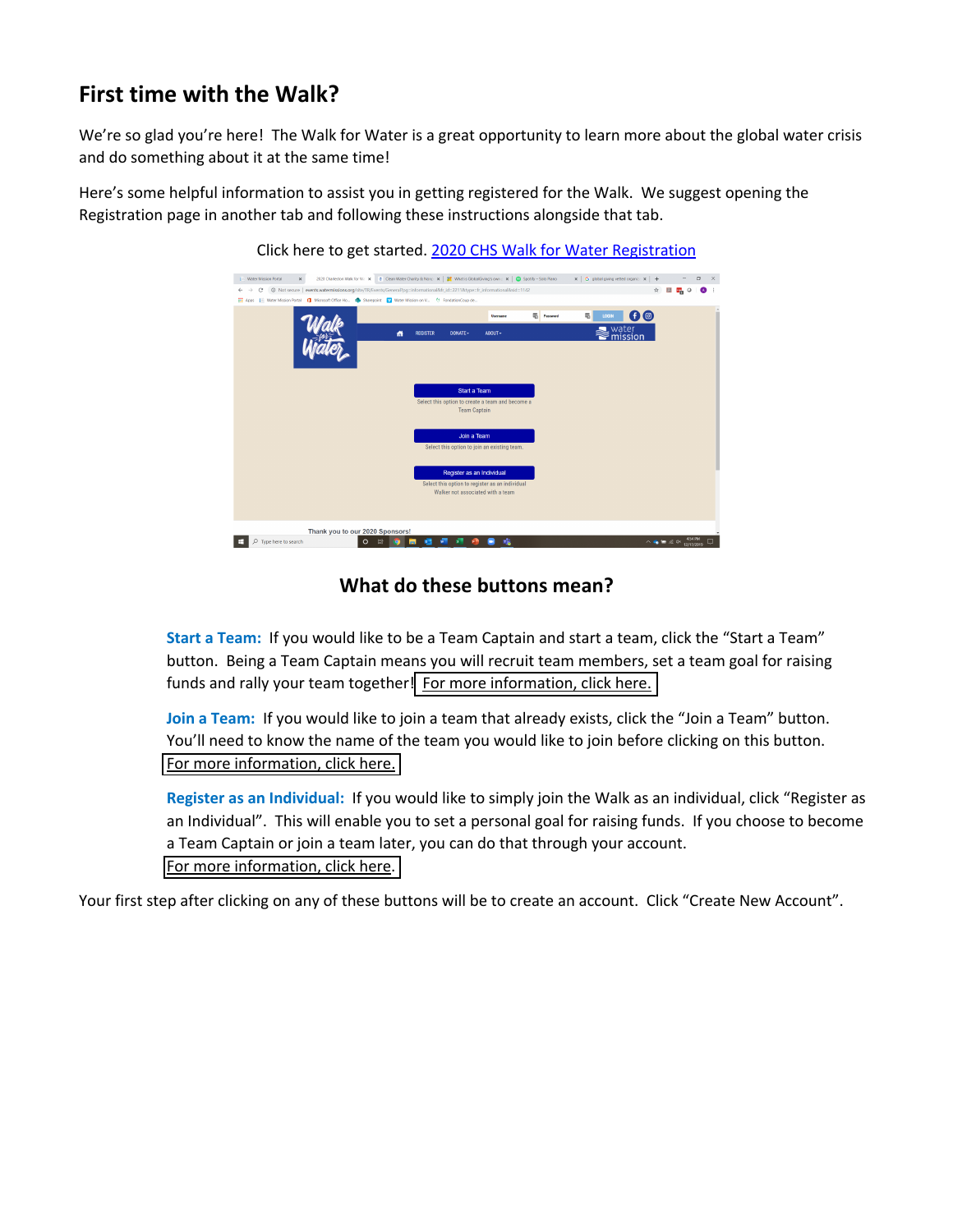# <span id="page-1-0"></span>**START A TEAM**

If you choose to start a team and be a Team Captain, here are the pieces of information you will need for each of the six steps.

### 1. Get Started

- a name for your new team
- a financial goal for your team
- 2. Select Options
	- \*\* Please note: if you'd like to register additional people, you can do that on Step 5.\*\*
	- Select a Participation Type: Adult ages 18+, Youth ages 5-17 or Child ages 4 and under
	- Enter discount code (if applicable)
	- Enter your personal Fundraising Goal
	- If you would like to jumpstart your fundraising, you can make your first gift here!
- 3. Provide Details
	- Registration Information
		- o Title
		- o First Name
		- o Last Name
		- o Date of Birth
		- o Address
		- o Email address
		- o Phone Number
	- Participant Center Access Information
		- o User Name
		- o Password
		- o Repeat Password
	- Additional Information
		- o T-Shirt size
		- o Name of company/church you are walking with (if applicable)
		- o How did you hear about this event?
- 4. Agree to Terms
	- This is where you will take a moment to read our waiver and agree to the terms and conditions.
- 5. Review
	- On this page, you will see a summary of your registration information. Please check it for accuracy. If you have any changes to be made, click "Edit" to make those changes.
	- If you would like to register another person, click on red button that reads "Register Another Person".
		- 1. To register another person, you will need the following information:
			- o First Name
			- o Last Name
			- o Address
			- o Email Address
			- o Phone Number
			- o T-Shirt size
		- 2. You'll then need to agree to the terms and conditions for that participant as well.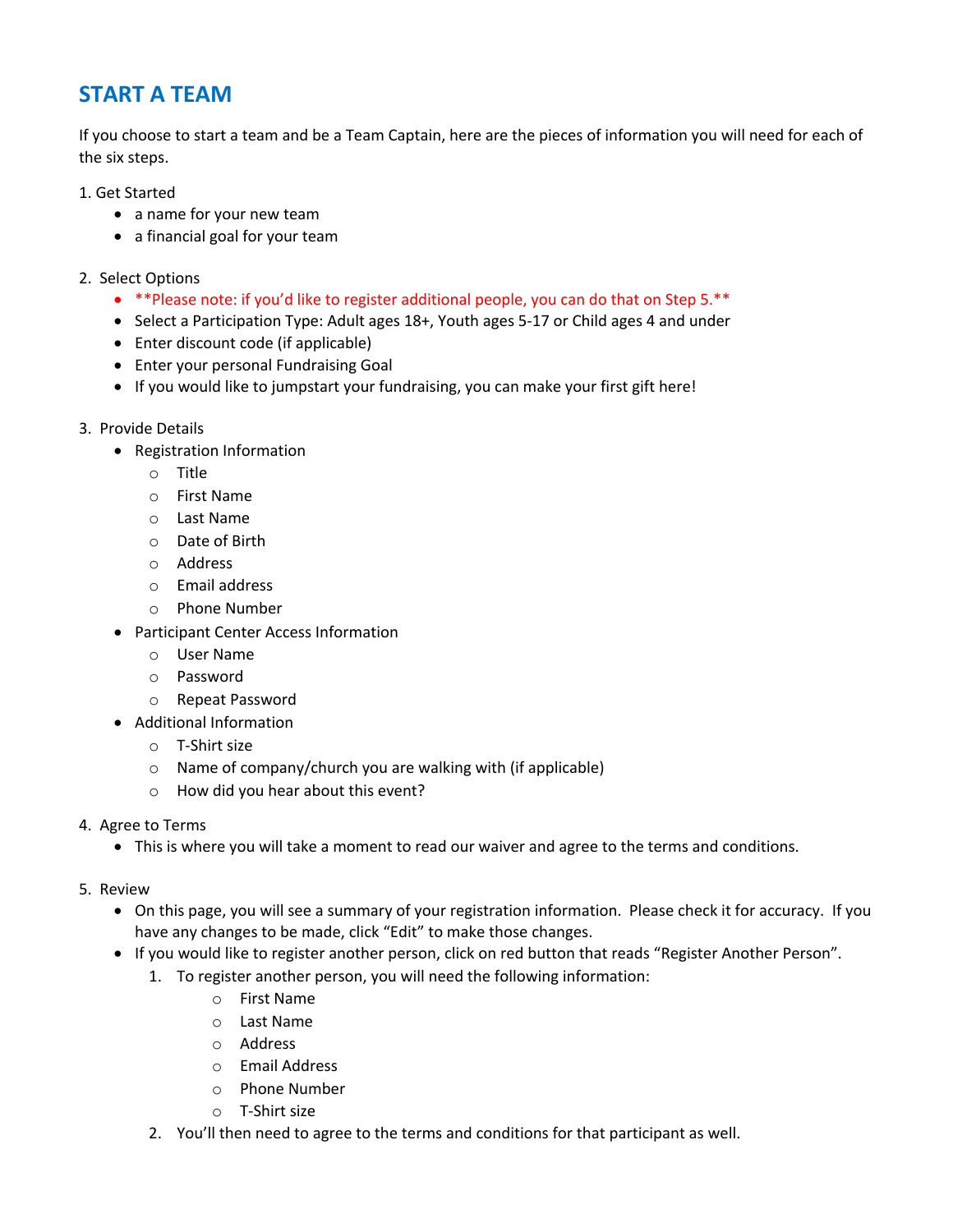- If you do not want to register another person, click the blue button that reads "Confirm Registration".
- 6. Make Payments
	- On this page, you will enter your payment information for your registration(s).
	- To make a payment, you will need the following information:
		- o Credit card number
		- o Expiration date
		- o CVV number
		- o Card billing information
	- To complete your registration, click the button that reads "Process Payment".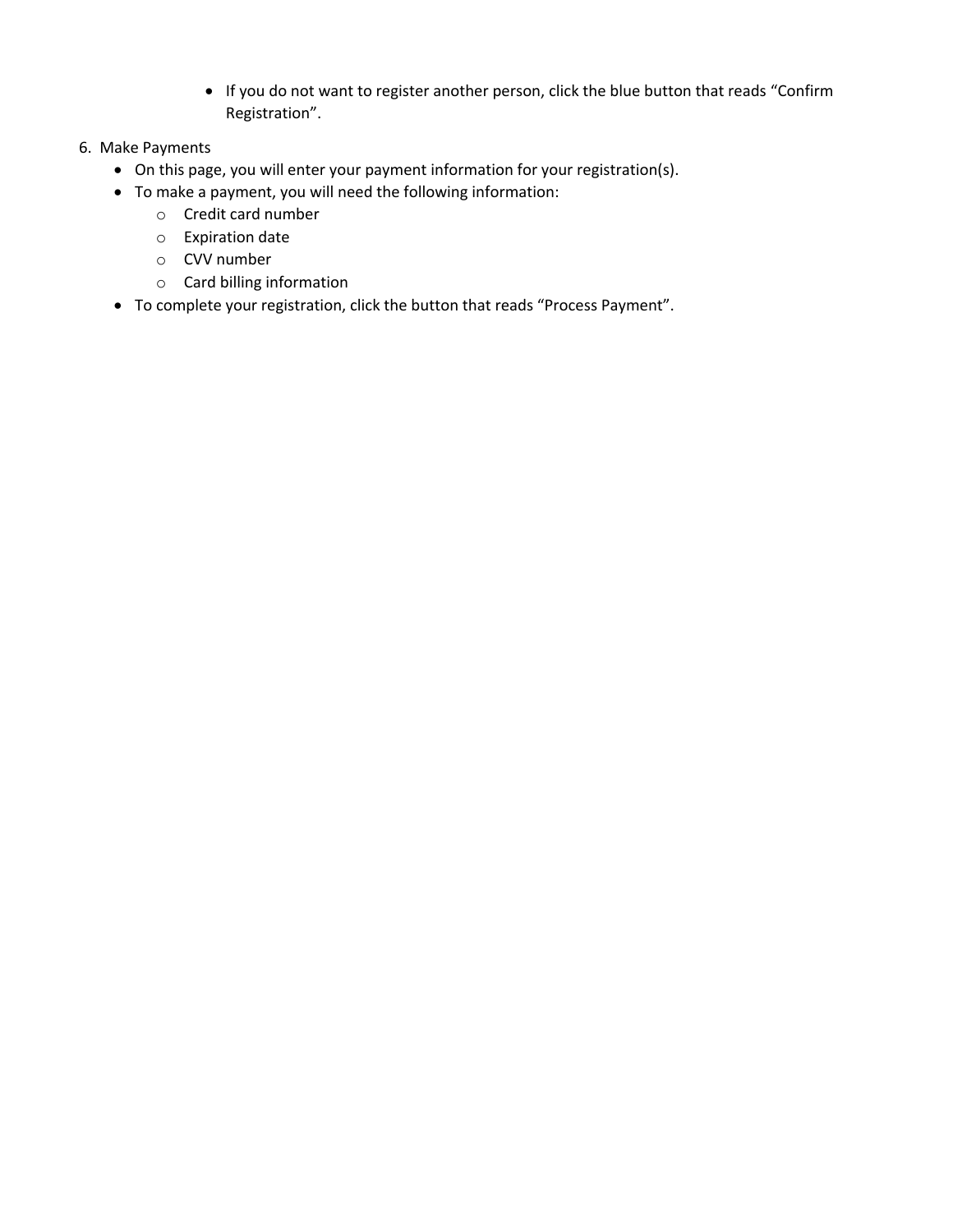# <span id="page-3-0"></span>**JOIN A TEAM**

If you would like to join an existing team, here are the pieces of information you will need for each of the six steps.

- 1. Get Started
	- Name of the team you would like to join
	- You must search by the name of the team, not the name of the team captain.
	- Once you've found that team, click "Join".
- 2. Select Options
	- \*\* Please note: if you'd like to register additional people, you can do that on Step 5.\*\*
	- Select a Participation Type: Adult ages 18+, Youth ages 5-17 or Child ages 4 and under
	- Enter discount code (if applicable)
	- Enter your personal Fundraising Goal
	- If you would like to jumpstart your fundraising, you can make your first gift here!
- 3. Provide Details
	- Registration Information
		- o Title
		- o First Name
		- o Last Name
		- o Date of Birth
		- o Address
		- o Email address
		- o Phone Number
	- Participant Center Access Information
		- o User Name
		- o Password
		- o Repeat Password
	- Additional Information
		- o T-Shirt size
		- o Name of company/church you are walking with (if applicable)
		- o How did you hear about this event?
- 4. Agree to Terms
	- This is where you will take a moment to read our waiver and agree to the terms and conditions.
- 5. Review
	- On this page, you will see a summary of your registration information. Please check it for accuracy. If you have any changes to be made, click "Edit" to make those changes.
	- If you would like to register another person, click on red button that reads "Register Another Person".
		- 1. To register another person, you will need the following information:
			- o First Name
			- o Last Name
			- o Address
			- o Email address
			- o phone number
			- o t-shirt size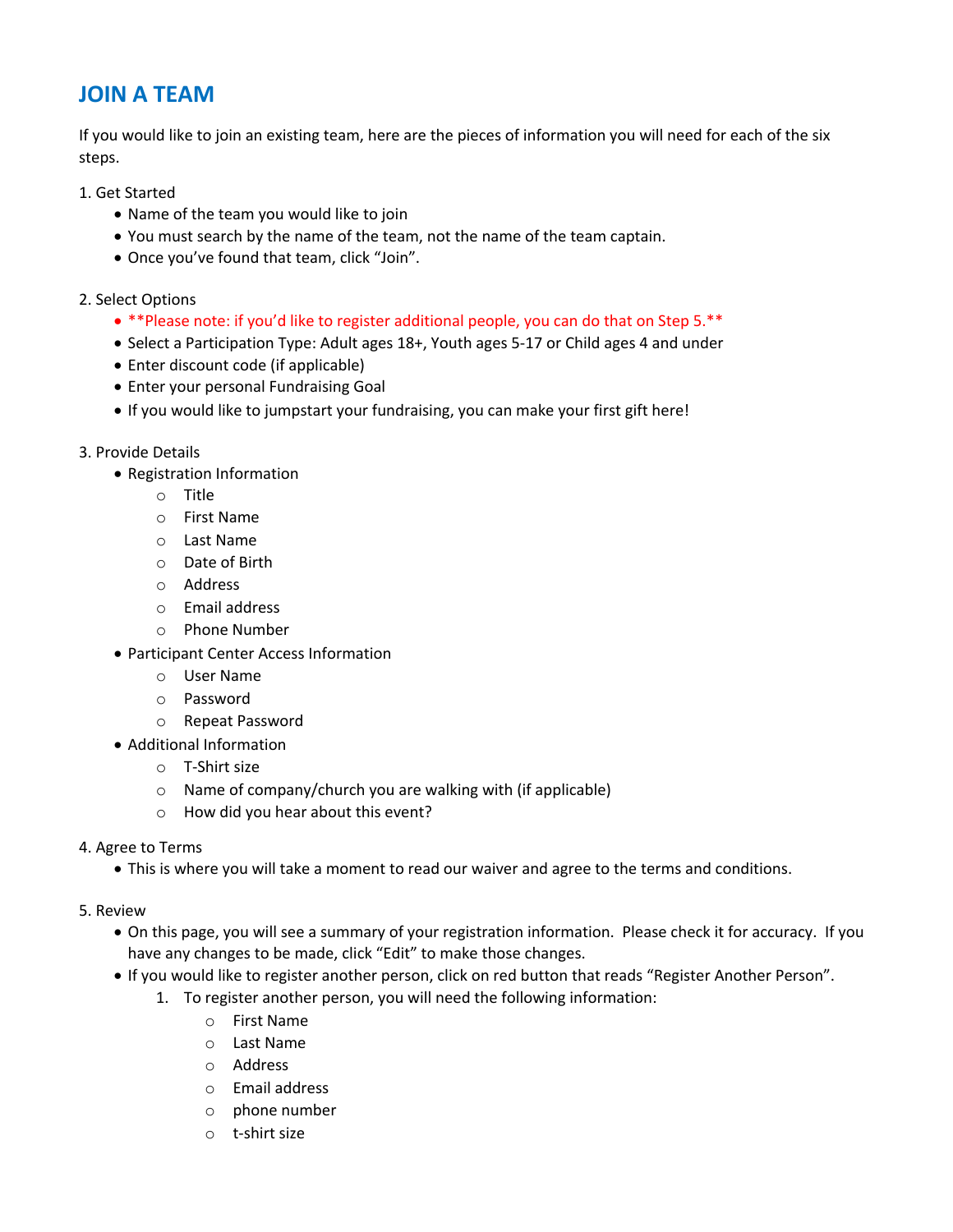- 2. You'll then agree to the terms and conditions for that participant as well.
- If you do not want to register another person, click the blue button that reads "Confirm Registration".
- 6. Make Payments
	- On this page, you will enter your payment information for your registration(s).
	- To make a payment, you will need the following information:
		- o Credit card number
		- o Expiration date
		- o CVV number
		- o Card billing information
	- To complete your registration, click the button that reads "Process Payment".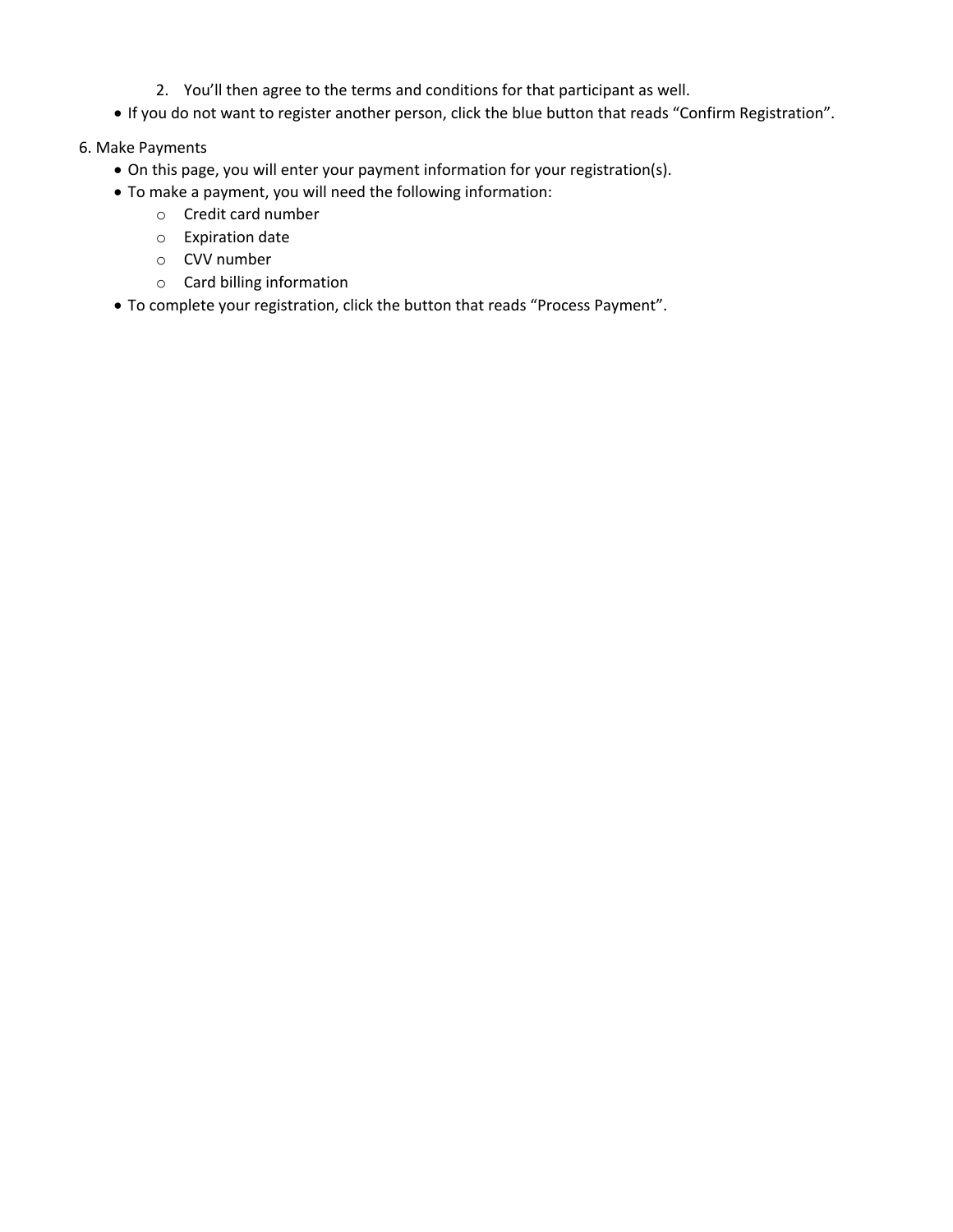## <span id="page-5-0"></span>**REGISTER AS AN INDIVIDUAL**

If you would like to register as an individual, here are the pieces of information you will need for each of the six steps.

1. Select Options

- \*\* Please note: if you'd like to register additional people, you can do that on Step 5.\*\*
- Select a Participation Type: Adult ages 18+, Youth ages 5-17 or Child ages 4 and under
- Enter discount code (if applicable)
- Enter your personal Fundraising Goal
- If you would like to jumpstart your fundraising, you can make your first gift here!

### 2. Provide Details

- Registration Information
	- o Title
	- o First Name
	- o Last Name
	- o Date of Birth
	- o Address
	- o Email address
	- o Phone Number
- Participant Center Access Information
	- o User Name
	- o Password
	- o Repeat Password
- Additional Information
	- o T-Shirt size
	- o Name of company/church you are walking with (if applicable)
	- o How did you hear about this event?

### 3. Agree to Terms

- This is where you will take a moment to read our waiver and agree to the terms and conditions.
- 4. Review
	- On this page, you will see a summary of your registration information. Please check it for accuracy. If you have any changes to be made, click "Edit" to make those changes.
	- If you would like to register another person, click on red button that reads "Register Another Person".
		- o To register another person, you will need the following information:
			- § First Name
			- Last Name
			- Address
			- Email Address
			- Phone Number
			- T-Shirt size
		- o You'll then agree to the terms and conditions for that participant as well.